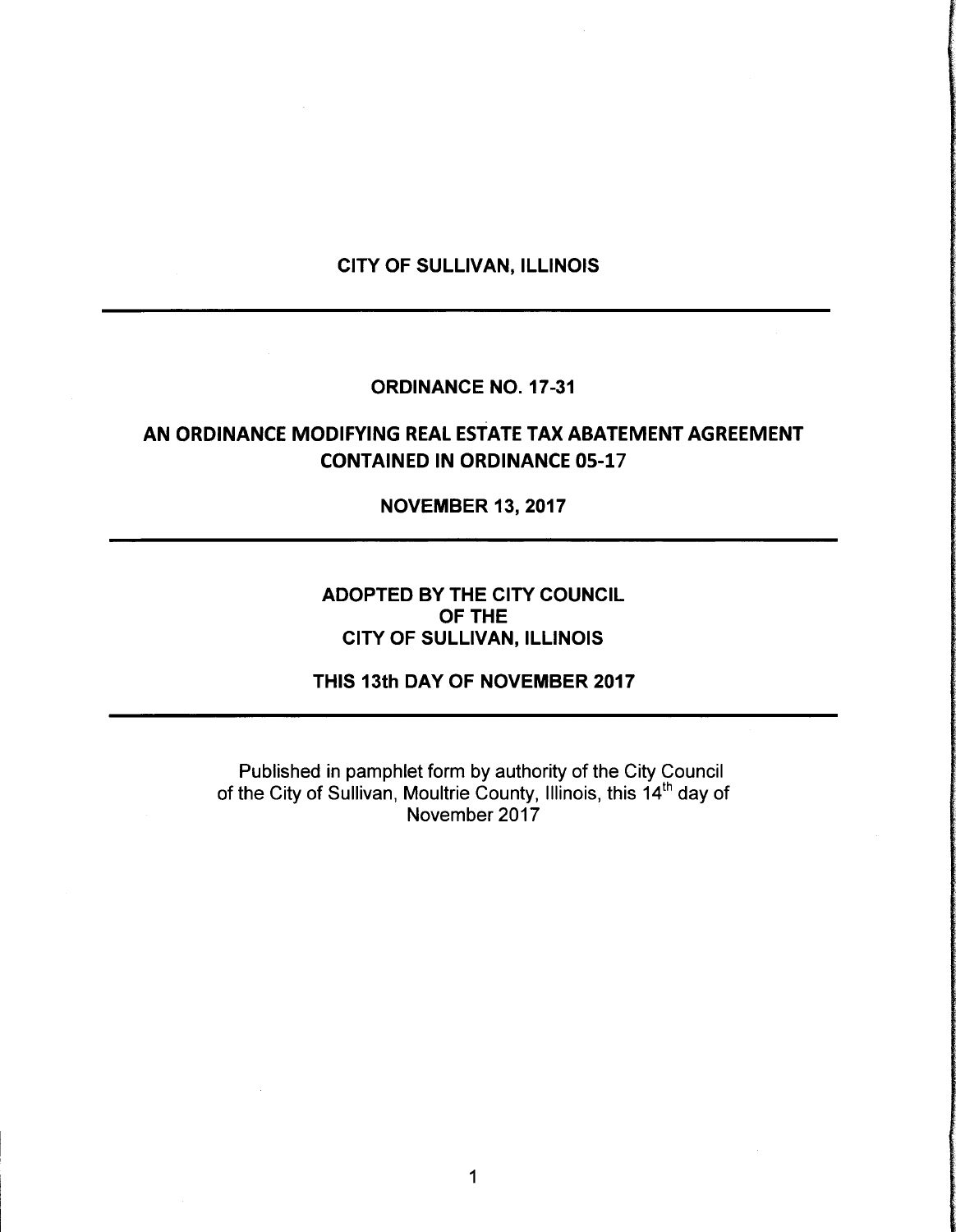#### ORDINANCE 17-31

# AN ORDINANCE MODIFYING REAL ESTATE TAX ABATEMENT **AGREEMENT CONTAINED IN ORDINANCE 05-17**

WHEREAS, City Ordinance 05-17 provided for a real estate tax abatement on property annexed into the City limits and described as Tracts 1, 2, 3, 4, and 5 in said Ordinance; and,

WHEREAS, a major portion of said real estate, namely Tracts 1, 2 and 3 as described in Section <sup>1</sup> of Ordinance No. 05- 17, was recently sold by the legal owners of record; and,

WHEREAS, Paragraph Five (5) of the Pre-Annexation Agreement dated April 19, 2005, between the City and said owners of record provided the real estate tax abatement would continue into the future on only that part of the subject property that continued to be owned by the said owners of record;

NOW, THEREFORE, BE IT ORDAINED BY THE CITY COUNCIL OF THE CITY OF SULLIVAN, MOULTRIE COUNTY, ILLINOIS, AS FOLLOWS:

Section 1: THAT the real estate tax abatement provided by City Ordinance No. 05- 17 is hereby terminated as to the following described real estate: Tract 1, Tract 2 and Tract 3 as more fully described in Section <sup>1</sup> of Ordinance 05- 17.

Section 2: THAT the real estate tax abatement provided by Ordinance 05-17 with respect to Tract 4 and Tract 5 as more fully described in Section <sup>1</sup> of said Ordinance shall remain unmodified and in full force and effect according to its original terms and conditions.

Section 3: THAT the City Clerk is hereby directed to record with the Recorder and to file with the County Clerk a certified copy of this Ordinance.

Section 4: THAT this Ordinance shall be in full force and effect from and after its passage, approval, and publication in pamphlet form as provided by law.

PASSED by the Mayor and City Council of the City of Sullivan, County of Moultrie and State of Illinois on the 13th day of November 2017.

| <b>NAME</b>   | AYE | <b>NAY</b> | <b>ABSTAIN</b> | <b>ABSENT</b> |
|---------------|-----|------------|----------------|---------------|
| Short         |     |            |                |               |
| Mossman       |     |            |                |               |
| <b>Kirk</b>   |     |            |                |               |
| Wade          |     |            |                |               |
| <b>Risley</b> |     |            |                |               |
|               |     | C          |                |               |